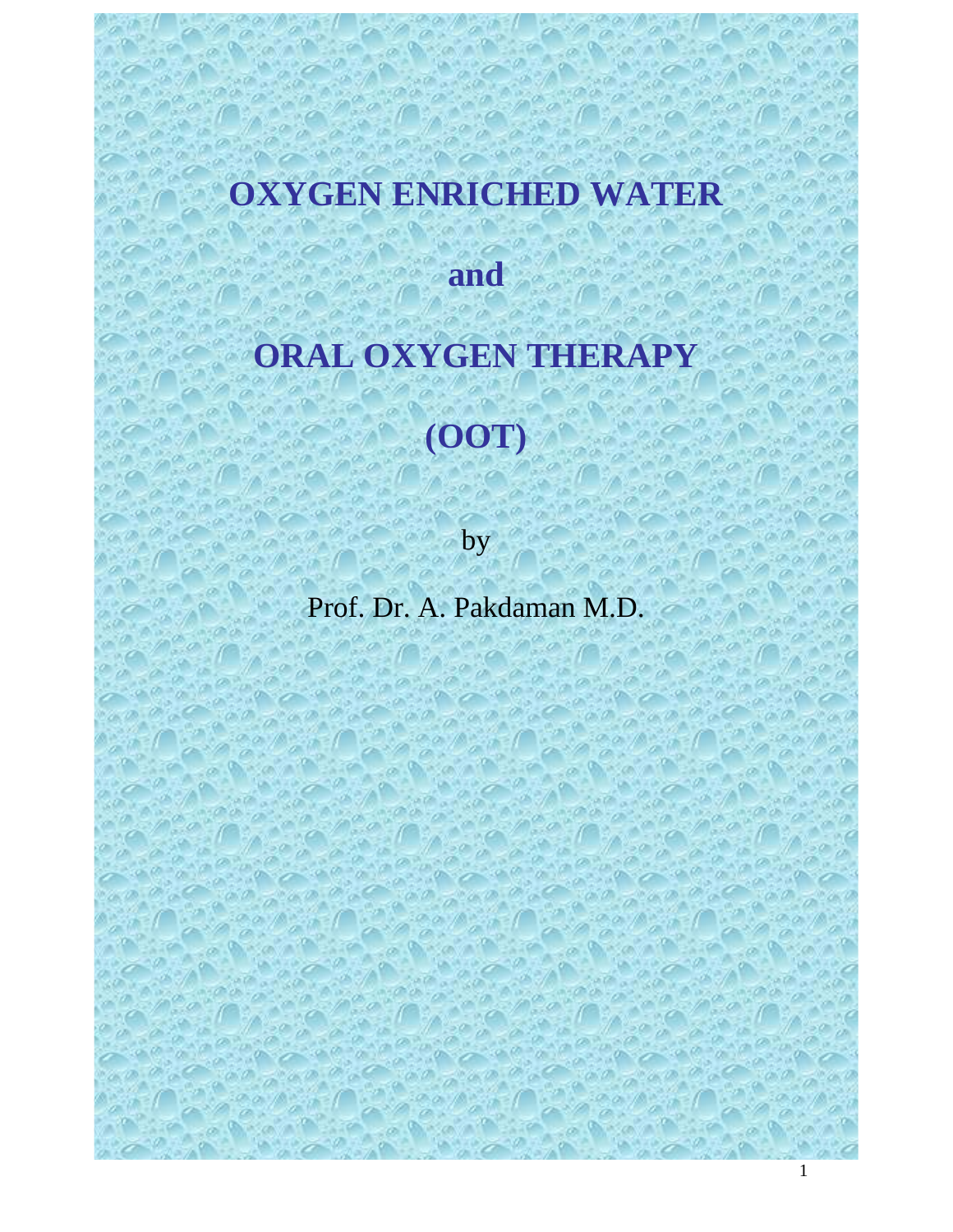# **OXYGEN AND WATER FUNDAMENT OF LIFE**

# A new trend in **OXYGEN THERAPY**

A brief report about the effects of

**"Oxygen Enriched Water Therapy"**  by Prof. Dr. A. Pakdaman M.D.

# The Oral Oxygen  $(O_2)$  – Therapy (POT)

was developed and applied in a clinical environment by Prof. Dr. med. A. Pakdaman initially in 1970. In 1988 he introduced the method in Germany and Europe, where it would then be applied during therapy.

The unique method of the oxygen therapy has since been introduced in the area of clinical research in the medical, as well as in the food supply.

> On December 4<sup>th</sup>, 1993 Prof. Dr. Pakdaman was awarded by a German Research Foundation in Munich / Germany for the best research in biological and natural medicine in Germany on his clinical-scientific research regarding Oral resp. Peroral Oxygen-Therapy (OOT/POT) with the annual "Manfred-Koehnlechner-Price".

On 10 November 2000 Prof. Dr. Pakdaman was honoured with the Certificate of Innovations for his clinical and scientific work in the area of oncology and oxygen research, especially the peroral oxygen therapy (POT).

This work is subject to copyright. All rights are reserved, whether the whole or part of the material is concerned, specifically the rights of translation, reprinting, reuse of illustrations, recitation, broadcasting, reproduction on microfilm, electronic media or other ways, and storage in data banks. Duplication of this publication or parts thereof is only permitted under the provisions of the German copyright Law of September 9, 1965, in its version of June 24, 1985, and a copyright fee must be always paid. Violations fall under the prosecution act of the German Copyright law. The use of registered names, trademarks, etc. in this publication does not imply, even in the absence of a specific statement, that such names are exempt from the relevant protective laws and regulations and therefore free for general use. Protect liability: The publisher can give no guarantee for information about drug dosage and application thereof contained in the book. In every individual case the respective user must check its accuracy by consulting other pharmaceutical literature.

Printed in Germany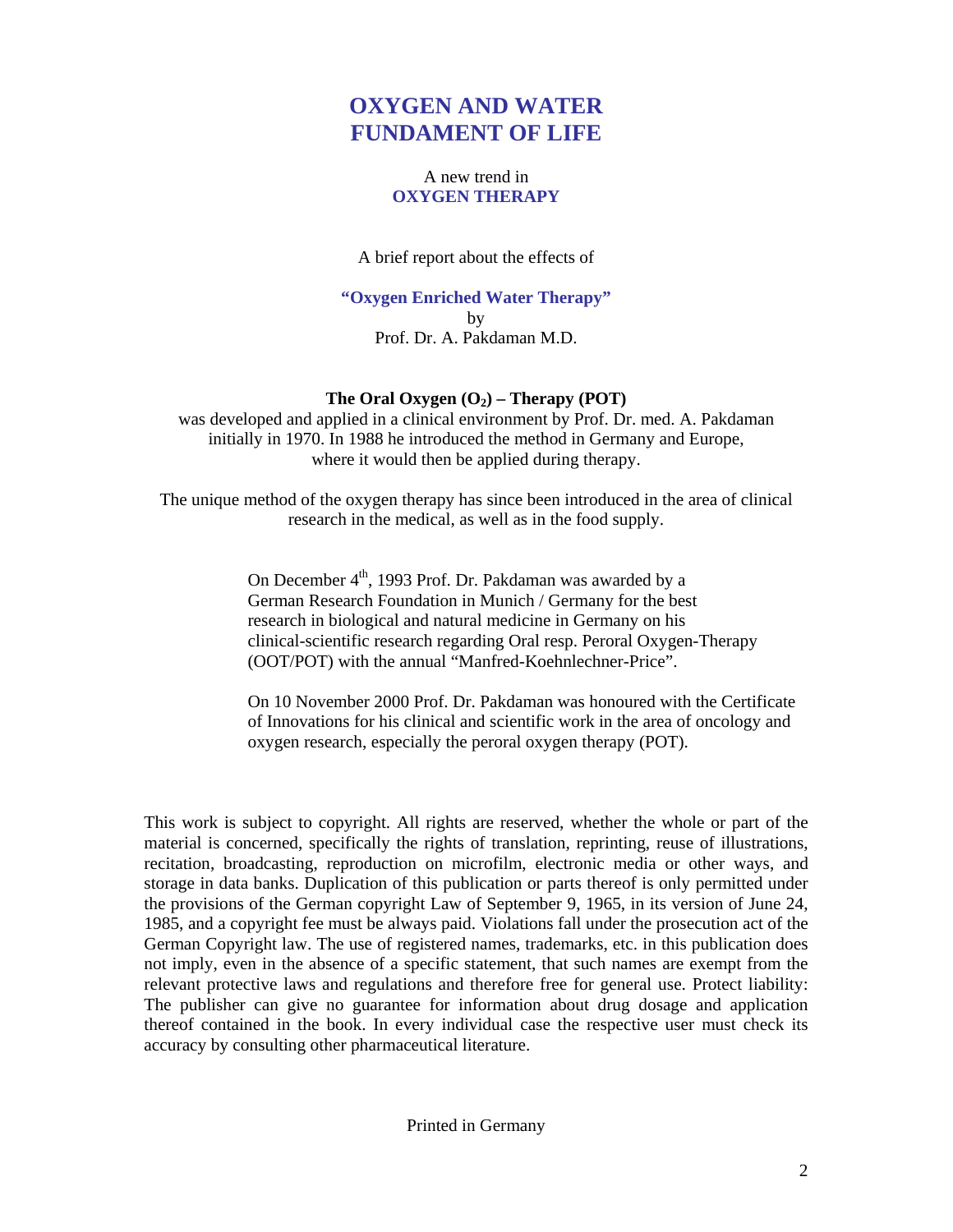# **Historical Background**

In all areas of the world and in all epochs important scientists described the importance of clean water and air for a healthy living. They realised the fundamental meaning of these two basic natural compounds.

Before this background different methods have been developed to improve oxygen uptake and utilisation.

Rhazes (865 b.c.), a well reputed scientist, realised that pulmonary deficiency is to be ascribed to an impairment of oxygen uptake and utilisation. He introduced the terms dyspnoe, apnoe, tachypnoe, and orthopnoe, terms which are still used today.

In his famous book "Liber canonis medicanae", Avicenna, a Persian scientist and physician, describes oxygen rich blood as "flowing life". The book has been the standard literature in medical science until the  $18<sup>th</sup>$  century.

#### **Fig. 1: Liber cononis medicinae**



Together with Hyppopkrates and Galen Avicenna was entitled one of the "Fathers of Medicine".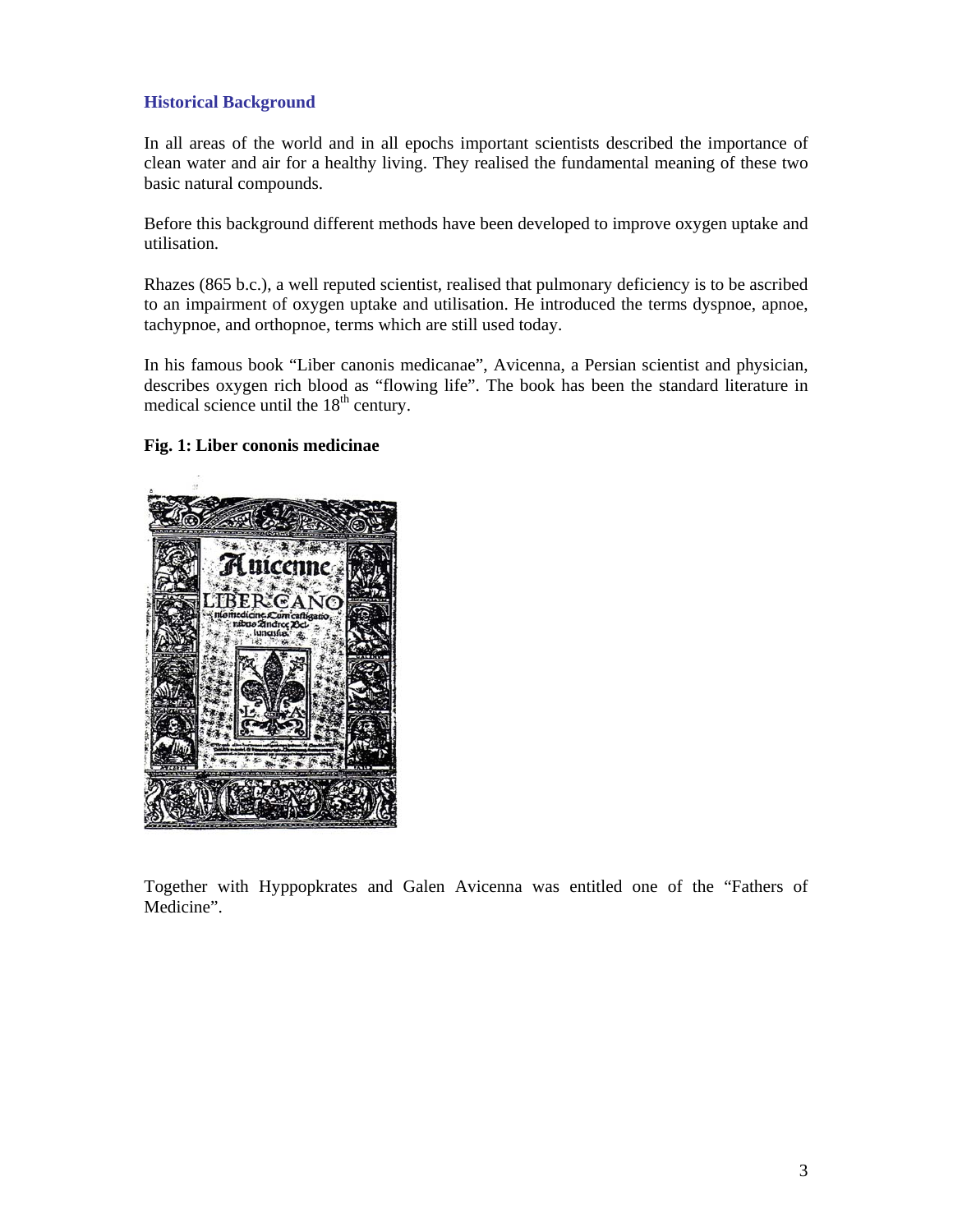# **GAS CONTENT IN NATURE**

The principal source of oxygen for human consumption is the breathing air.

The air is consisting of a mixture of different gases and contains about 21 % by volume of oxygen, 78 % of nitrogen. Less than 1 % of this mixture are noble gases such as argon, helium, neon, radon, krypton, and xenon and 0,03 % carbon dioxide.

#### **OXYGEN**

Oxygen is most widely spread and an indispensable element for life on earth. It participates in all biological and bio-energetic processes of our body, soul, and mind. As a therapeutic tool oxygen can be used to cure many cellular malfunctions like cellular and organ detraction. Lack of oxygen (oxygen insufficiency) can bring serious health problems for human as well as for most creatures. In laboratory in cultivated cells, lack of oxygen triggers irregular, disturbed DNA syntheses. *(14)*

Oxygen participates in all burning processes outside and inside the body. During the procedure carbon dioxide, water, waste products, and energy are liberated. This energy is used for all cell functions.

The human body can survive without solid food for about 2 weeks, without liquids for less than a week, but cannot survive without oxygen for more than minutes. The oxygen is indispensable for the great majority of life forms on earth.

The atmosphere contains 21 % of oxygen. Oxygen is also solved in water. In a waterfall for example, the oxygen is found in a higher concentration. Water can be enriched with oxygen leading to a water that contains more oxygen than it did before, what means that it is of higher quality.

Oxygen as the most frequent element is nature is distributed in the most important natural components.

Oxygen is constituent of the air, of water, and of the earth.

Table 1 lists the content of oxygen in nature as a part of the air, in fixed form in water as well as in oxides, carbonates, and silicates of the earth crust.

#### *Table 1: Distribution of oxygen in nature*

| Water                       | 89 %  |
|-----------------------------|-------|
| Earth's crust (lithosphere) | 46 %  |
| Atmosphere                  | (vol. |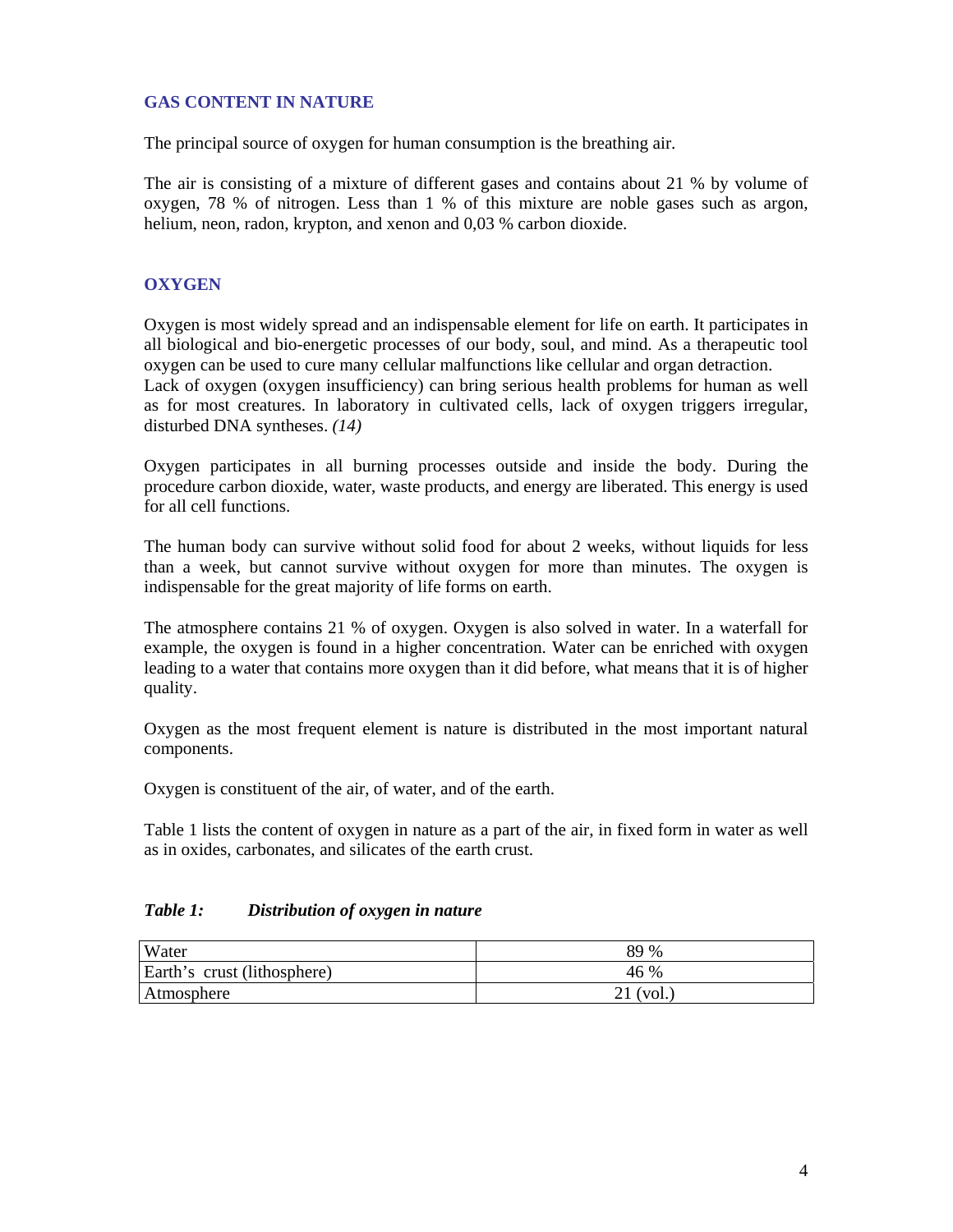# **WATER**

Water is covering three quarters of the earth's surface. It is found as ice in the polar regions. Lakes and rivers, clouds and rain consist of this fundamental compound. Life happens in "aqueous solution".

- Water is the origin of life
- Water is the mother of all liquids
- Water is the optimum solution to transport substances in our body
- Water is indispensable to use participates to regulate all processes in our body and in nature
- Water helps the absorption process of all essential elements in our body
- Water raises kidney-function and improves secretion of urine
- Water improves the stomach-intestine-passage beside better secretion of waste products and intestine restoration
- Water improves stimulation and modulation of immune stations located in intestine area of the immune system
- Water improves metabolism
- Water improves the decontamination respectively the cleaning process by secretion of waste products and toxic elements of the body
- Water improves the heart-blood-circulation-function and optimises blood circulation
- Water operates as a solvent, promotes the transport of food and energy-forming material as well as that of medicine in the body up to the target organs through smallest capillaries
- Water improves the self regulation process by regulation of water-, electrolyte, andtemperature process
- Water improves and stabilises the function of CNS. A lack of water in brain or nerve cells can create heavy damage and function disturbances
- All body liquids (blood, urine, expectorate, gall, gastric juice etc.) consist mainly of water and function through water
- Water in cellular range is participating with approx. 63 % intracellular and approx. 37 % extra cellular of total body water
- Important lack of water in the body is leading to cellular and organic structure and function disturbances with psychical and mental participation, which finally might lead to death.
- Water regulates and stabilises the energy process of the cells, as a function of ionchannels
- And mitochondria as well as ADP-ATP synthesis and function of breathing chain
- Water functions as an electric dipole and biological, effective, memory-, energy- and information storing and giving remedy

# **OXYGEN AND WATER**

Oxygen and water are the basic components of nature. Their balance creates freshness, vitality, and is the important factor in improving the quality of life.

Clinical results have shown, that the amount of nitrate in water is reduced, when the water is oxygen enriched. This improves the quality of water and makes the water healthier for every one, specially children. *(9+12)*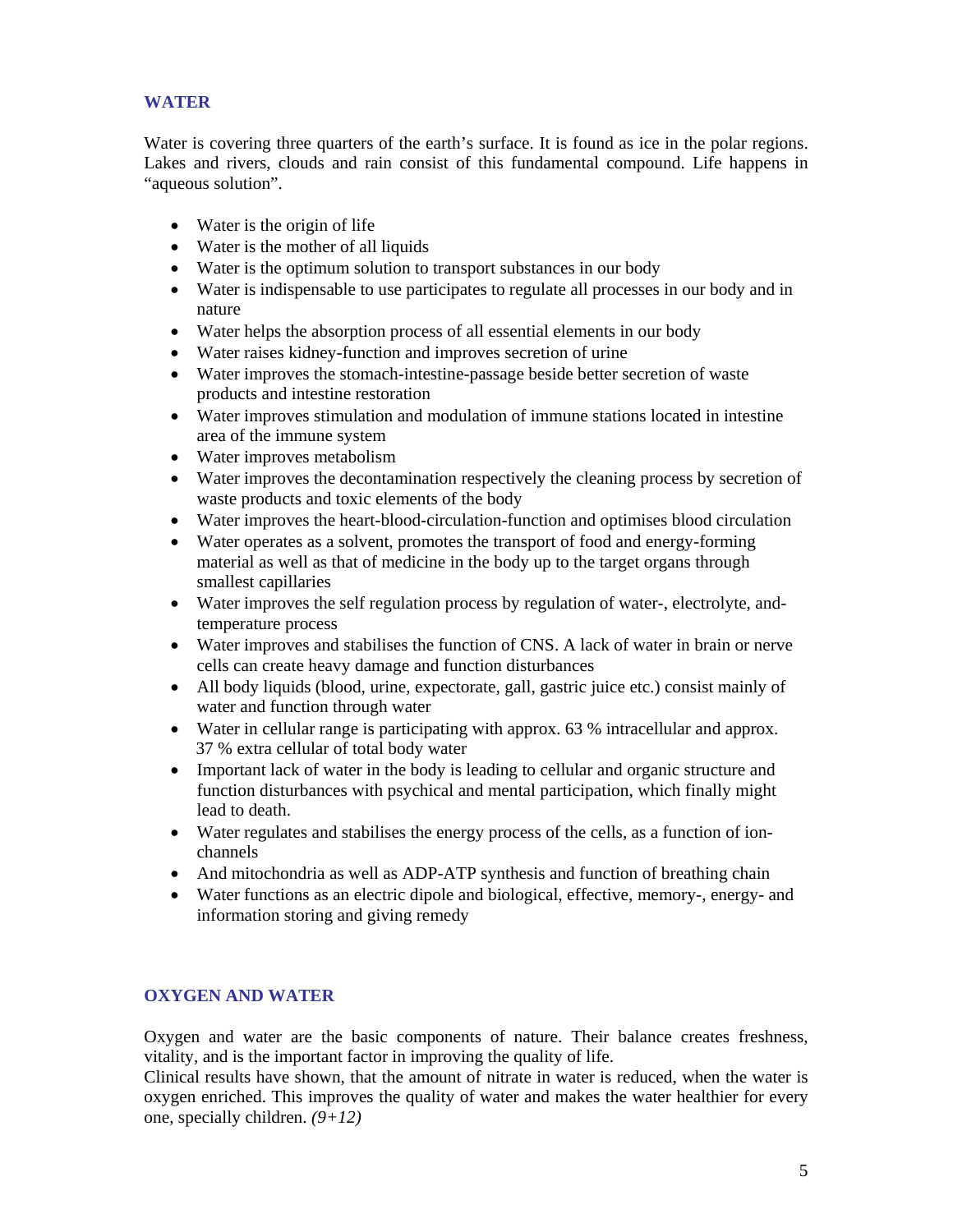Oxygen will effect a reaction with hydrogen  $(H<sup>+</sup>)$  in the parietal cells and thereby reduce the formation of stomach-acid (Hcl)  $\frac{1}{2}O_2 + 2e + 2H^+ \rightarrow H_2O$  (10)

#### **WATER BINDING WITH OXYGEN**

In water gaseous oxygen is physically dissolved. Its concentration is temperature dependent. The quantity of dissolved oxygen (mg/l) in warm water is smaller than it is in cold water.

The fact that oxygen is physically attached to the water molecule, is of great importance in oxygen therapy. *(7)*

Following the enrichment of water with oxygen, the oxygen molecules are located between the water molecules, in so called "water recesses" and are covered by a water membrane. When this water membrane is splitting, the oxygen released.

When the oxygen enriched water gets into contact with mitochondrial tissue (glands, intestine, liver, kidneys, brain, heart, etc.) the water membranes are ripped open and the oxygen is released to the cells.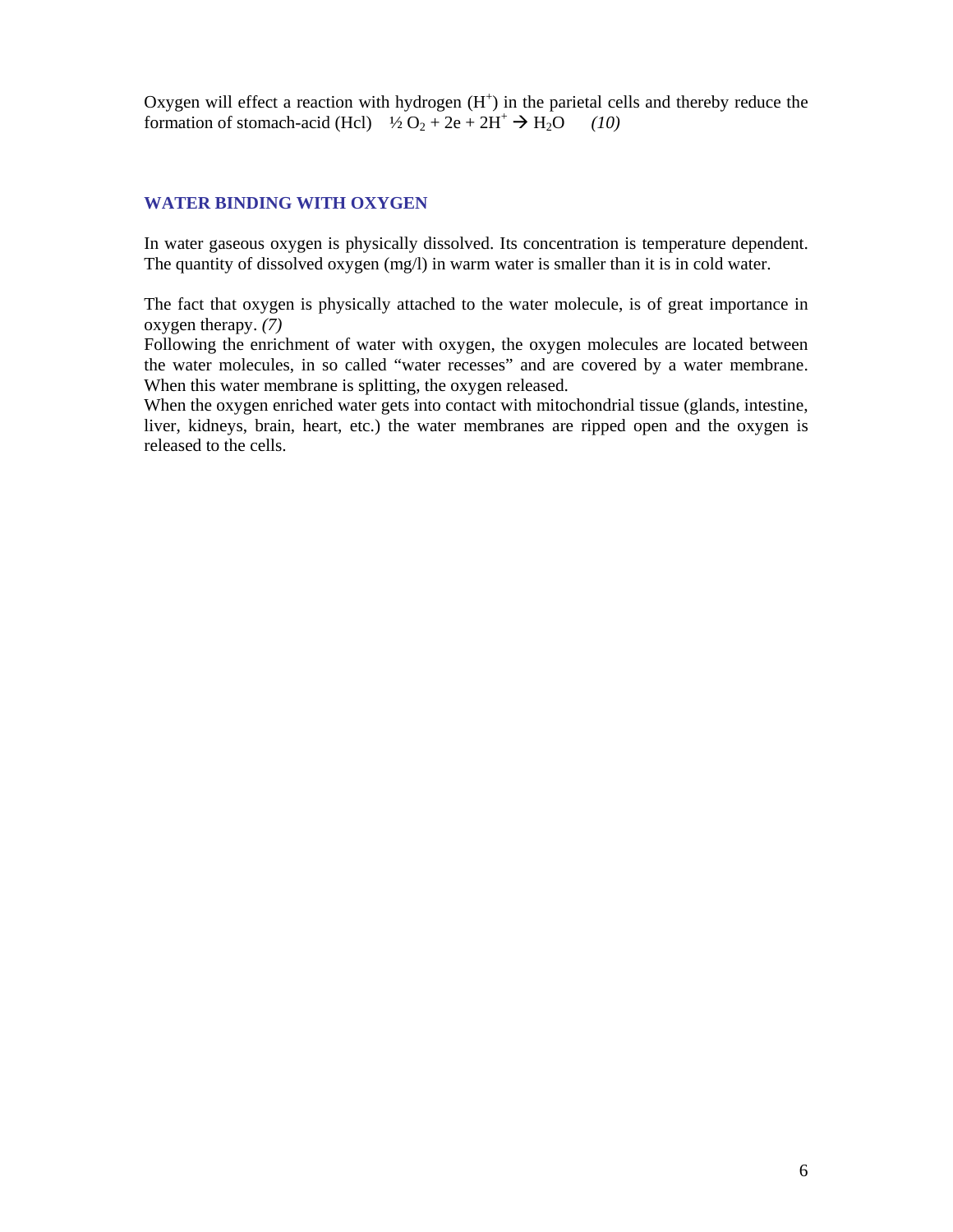### **OXYGEN PARTIAL PRESSURE (pO2)**

Oxygen partial pressure  $(pO_2)$  is an important parameter, allowing the determination of oxygen content in the blood. It is a very important factor in determining the relation between the oxygen enriched water and the level of physically solved oxygen in the blood. Growing older, the amount of  $pO<sub>2</sub>$  decreases and tissue experiences oxygen deficiency.

It was observed, that the increase of  $pO<sub>2</sub>$  in blood is considerably after drinking oxygen enriched water.

**Table 2:** Determination of  $pQ_2$  in venous blood before and after peroral oxygen **treatment with a bottle of 0,33 l oxygenated water and an oxygen content**  approx. 45 mg/ l. (the patient lays in a closed room with minimum  $O_{2}$ **content) Institute of Anaesthesiology at the Johannes-Gutenberg-University Mainz / Germany 92/1992)** *(5)*

| <b>Controlled</b> | <b>Before</b><br>laboratory   peroral $O_{2}$ - | 5 minutes<br>after                                                                           | after             | 10 minutes   15 minutes   20 minutes   30 minutes<br>after |                   | after          |  |
|-------------------|-------------------------------------------------|----------------------------------------------------------------------------------------------|-------------------|------------------------------------------------------------|-------------------|----------------|--|
| parameter         | treatment                                       | drinking of 0,33 l of oxygen enriched water                                                  |                   |                                                            |                   |                |  |
| Т                 | $37^{\circ}$ C                                  | $37^{\circ}$ C                                                                               | 37° $C$           | 37°C                                                       | $37^{\circ}$ C    | $37^{\circ}$ C |  |
| H <sub>b</sub>    | 15 Gr%                                          | $15 \text{ Gr\%}$                                                                            | $15 \text{ Gr\%}$ | $15 \text{ Gr\%}$                                          | $15 \text{ Gr\%}$ | 15 Gr%         |  |
| pO <sub>2</sub>   |                                                 | 19.5 mmHg $\mid$ 33.8 mmHg $\mid$ 31.0 mmHg $\mid$ 30.0 mmHg $\mid$ 29.2 mmHg $\mid$ 28 mmHg |                   |                                                            |                   |                |  |

This examination has been performed in 20 patients and probationers. Results were obtained from the blood and by transcutaneous measurement. The results have been documented.

Oxygen and water are the basic components of nature. Their balance creates freshness, vitality and it is the important factor in improving the quality of life.

#### **MAN AS A WATER CREATURE**

Life began in water and during evolution of earth and organic life creatures spread out over the continents. Interestingly humans still did not loose the character as a "water creature" during the long fundamental development process.

The condition, that the human have the behaviour of a water creature is kept until birth and even shortly after birth, so that new born babies are able to swim and survive for a certain period under water; later on this capability gets lost. Indeed the moment of birth is the moment of metamorphosis or the transition phase from water creature to human bring with pulmonary resp. air (oxygen) breathing.

History of development shows that the human embryo in a early stage of life (intrauterine life) requires for living and development unconditionally water resp. amnion fluid (water in which embryo is swimming).

Amnion fluid in its vital composition of protein, glucose, creatinine, urea, phospholipids, oestriol,  $O_2$ ,  $CO_2$  etc. and a pH-value of 7 functions on one side as protection of the embryo and on the other side as exchange and transport medium on this stage of life. Indeed it can be called as a kind of "water life".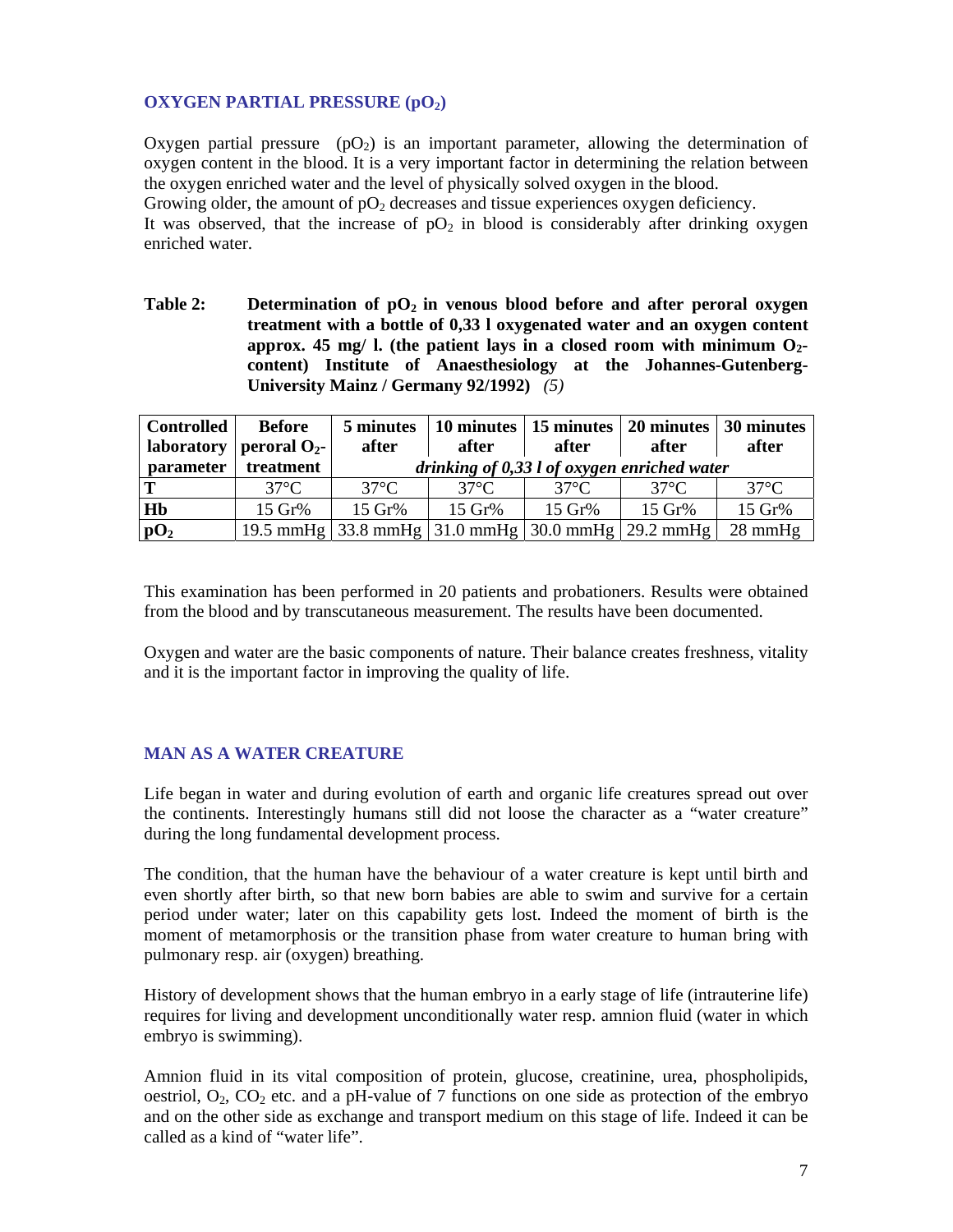Due to this historical background and the scientific possibilities it is possible to support and maintain the lung function in certain cases like acute pulmonary disease (malfunction) or collapsing lung with high concentrated oxygenated liquid. In this process the oxygen content will be installed in the bronchia. The oxygen in the water will be consumed by the alveolus and by that improving the optimising of the breathing function resp. the biological oxidation. This process can be named as a sign of nature- and origin relationship or in other words as return to origin, which can be certainly of decisive therapeutical significance in future medicine.

Primitive, microbial organism as well as single cell components requires water resp. intra- and extracellular fluids for their function.

If the water molecule  $(H_2O)$  can be seen as a connection of 2 gases, a gaseous condition is expected. A precise view of the molecular structure shows a bridge construction between the single water molecules, which finally lead to big molecular units. This water-structure have physical possibilities of forming connections with other material and elements, among gases like oxygen.

It has to be mentioned, that beside the daily consumed water through specific biological body processes like oxidation a certain quantity of water will be produced, which is named as oxidation water. The breathing chain as most important energy producing process for instance delivers under normal condition approx. 300-400 g water/ day.

Furthermore body fluids as well as intra- and extracellular fluids as life-important liquids of the body consisting for the most part of water. This liquid body condition participates on various biological- and bioenergetical body functions, like functions of ion channels and ion transport, transport of food and hormones, water-, electrolyte- and heat household transfer, energy forming of the cell, information- and energy transfer and exchange.

Water stabilises the morphological cell structure as well as the functionary preservation of life on atomic, molecular and cellular level and finally:

Water is an universal, existential, mystical medium. It has a memory function, it stores and gives information and energy. It follows the law of polarity, it is a good natured, profitable, constructive and life giving component of nature as well as mean, damaging, destructive and life taking component of nature with a profile of energy and matter as well as a high potential strength of nature as an important parameter for life forming and life keeping.

# **ORGANIC BLOODCIRCULATION AND OXYGENABSORPTION**

Organic bloodcirculation as one of the existential lifeprocesses basically functions through the capacity of the heart-vascularsystem and improves the absorption of nutrition and oxygen provision of the tissue.

Pathological alterations in any range of this system might lead to disturbances in bloodcirculation with subsequent complications.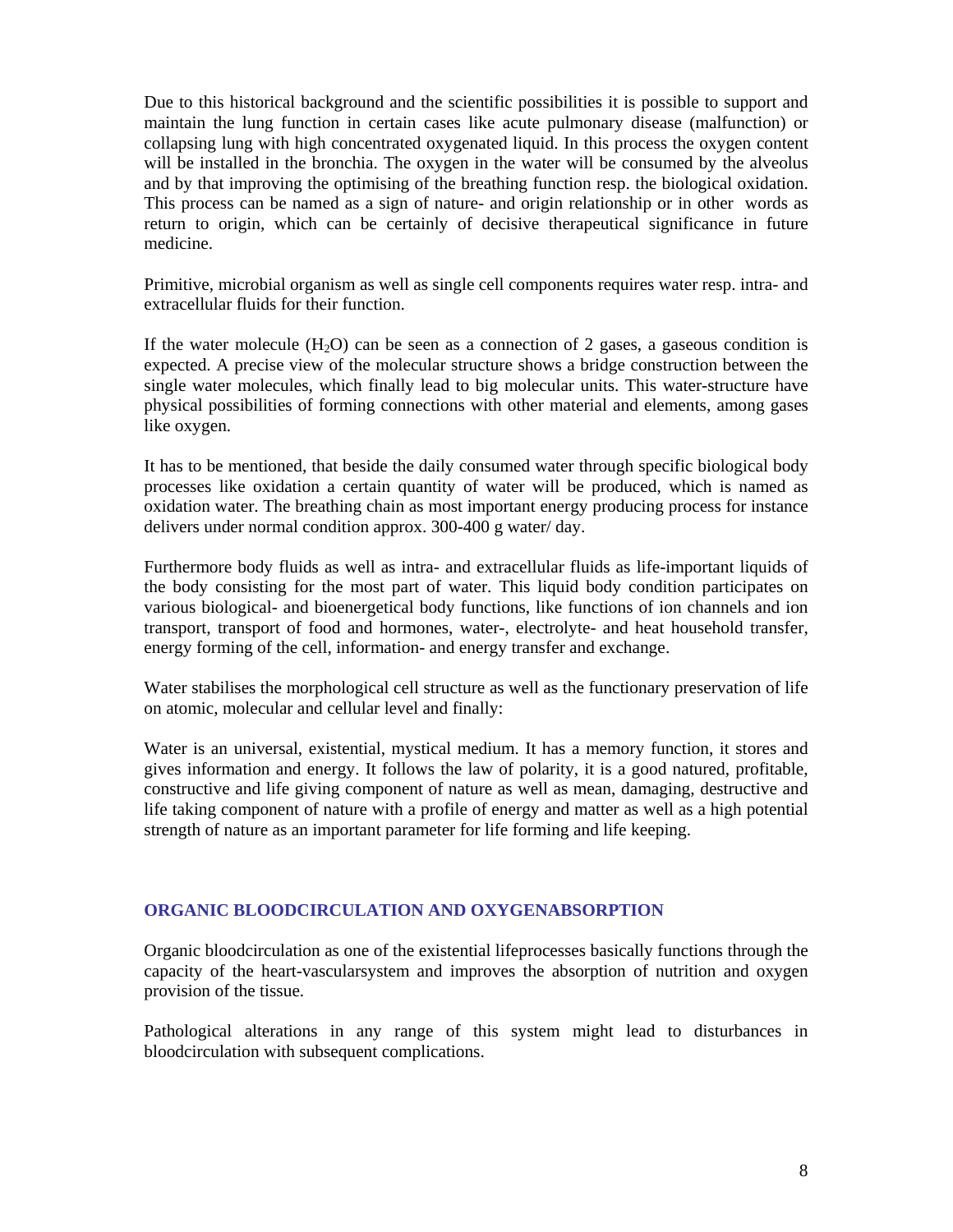#### **Table 3: Blood circulation in different organs and oxygen uptake in rest, 70 kg body weight**

| Organ / area     | Blood circulation $(\% )$ | Oxygen uptake $(\% )$ |
|------------------|---------------------------|-----------------------|
| <b>Brain</b>     |                           | 20                    |
| Heart            |                           |                       |
| Abdominal area   | 24                        | 25                    |
| Kidneys          |                           |                       |
| Skeleton muscles |                           | 30                    |
| Skin             |                           |                       |
| Other organs     |                           |                       |

The administration of oxygen enriched water to organs as there are brain, heart, lung, abdominal area as well as to eyes and the immune system resulted in a positive therapy effect and improved regulation mechanisms.

#### **OXYGEN DEFICIENCY DEPENDING ON AGE**

By a deficient oxygen uptake or oxygen efficiency, severe and destructive processes can be caused in humans and other organisms.

An optimal oxygen uptake is absolutely necessary to maintain the bio reactions of the body and for a healthy life.

Oxygen saturation of the blood and  $pO<sub>2</sub>$  play a decisive role.

#### Fig.2: Average  $pO<sub>2</sub>$  of blood depending on age

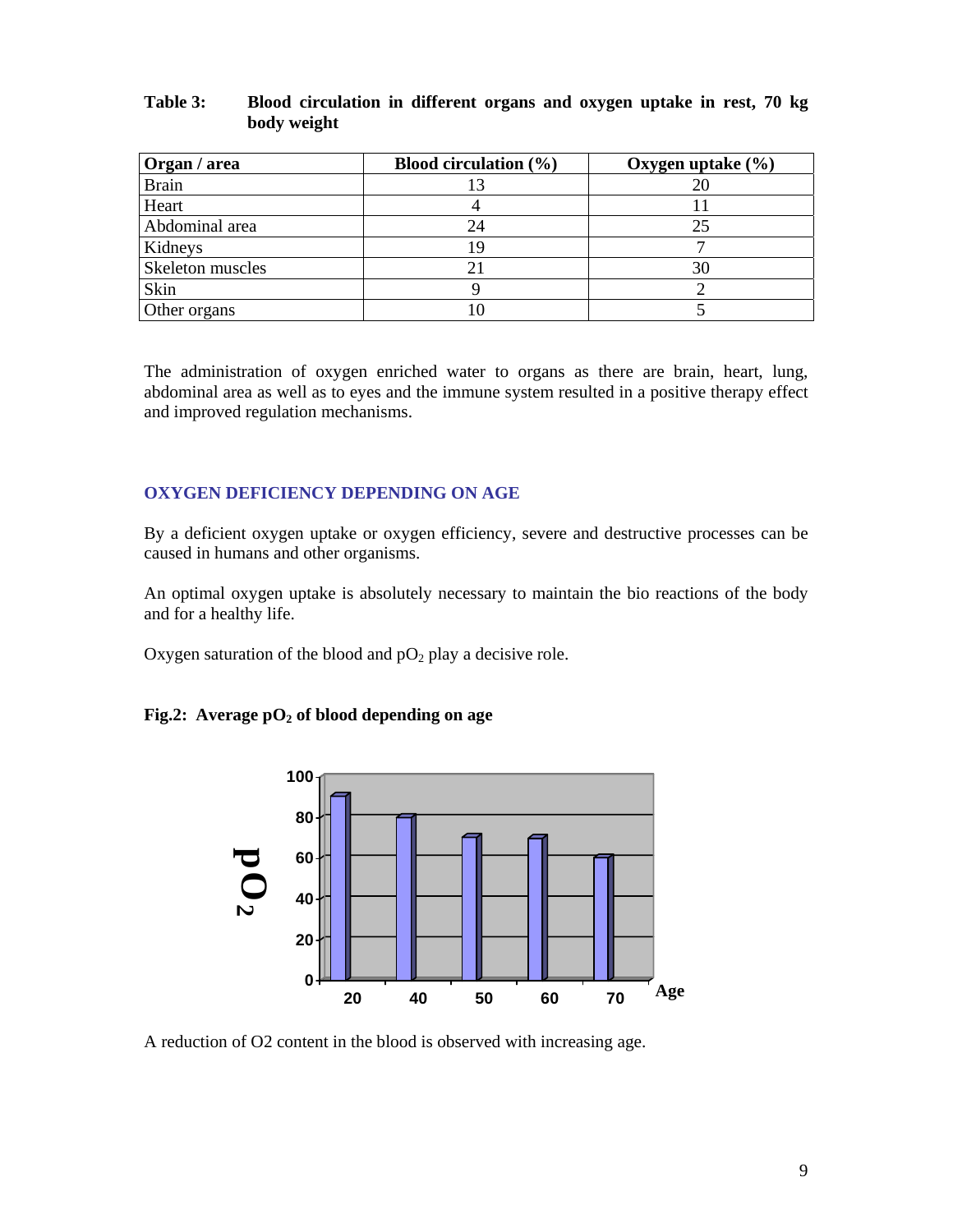## **ENRICHMENT OF DIFFERENT LIQUIDS WITH OXYGEN**

Numerous liquids with different chemical properties and concentrations can be enriched, empowered, and dynamised by enrichment with gases, esp. with oxygen and can be used with positive effects in medicine, environment, and industry.

In a study different liquids have been enriched with oxygen by a new special method (Pakdaman, A.) *(6)*

| Liquid              | Temperature $\mathrm{C}$ | $O_2$ -content in mg/l | $O_2$ -content in mg/ l |
|---------------------|--------------------------|------------------------|-------------------------|
|                     |                          | before enrichment      | after enrichment        |
| Drinking Water      | 20                       | 7,0                    | 80,0                    |
| Distilled Water     | 20                       | 11,2                   | 42,5                    |
| Mineral Water       | 20                       | 1,5                    | 42,0                    |
| Sodium chloride     | 16                       | 8,0                    | 45,0                    |
| solution, isotonic  |                          |                        |                         |
| Sodium chloride     | 16                       | 8,2                    | 45,0                    |
| solution, hyperton. |                          |                        |                         |
| Haemaccell 35       | 20                       | 8,1                    | 39,0                    |
| blood replacement   |                          |                        |                         |
| Milk                | 22                       | 1,7                    | 40,0                    |
| Orange juice        | 21                       | 5,2                    | 40,0                    |
| Beer                | 21,7                     | 0,2                    | 30,8                    |
| Isostar             | 20,7                     | 0,5                    | 40,1                    |
| Cola                | 21                       | 0,4                    | 24,1                    |

| <b>Table 4:</b> |        |  |  |  | Oxygen content of different liquids before and after enrichment with |  |
|-----------------|--------|--|--|--|----------------------------------------------------------------------|--|
|                 | oxygen |  |  |  |                                                                      |  |

The development in the last years made it possible to achieve an enrichment of drinking water with oxygen to more than 80 mg/ l.

#### **OXYGEN ENRICHED WATER**

Recently the interest in nutritional science has rapidly grown and new means were developed to combine oxygenated water and to study their effect on the human body. The following is an attempt to address the oxygen enriched water issue.

At present, the earth has a population of almost 6 billion people with a consumption of about 12 billion litres of drinking water each day. According to recently published statistical data, about 36% of earth population suffer from oxygen deficiencies. This situation creates a big responsibility for every government to overcome these deficiencies and to provide healthy drinking water and oxygen for human consumption.

To support the human body functions and its energy requirement the food should contain the so called "essential elements". These essential elements are partially entering the human body in liquid form.

Apart from the essential elements, the oxygen and water play an indispensable role for living things.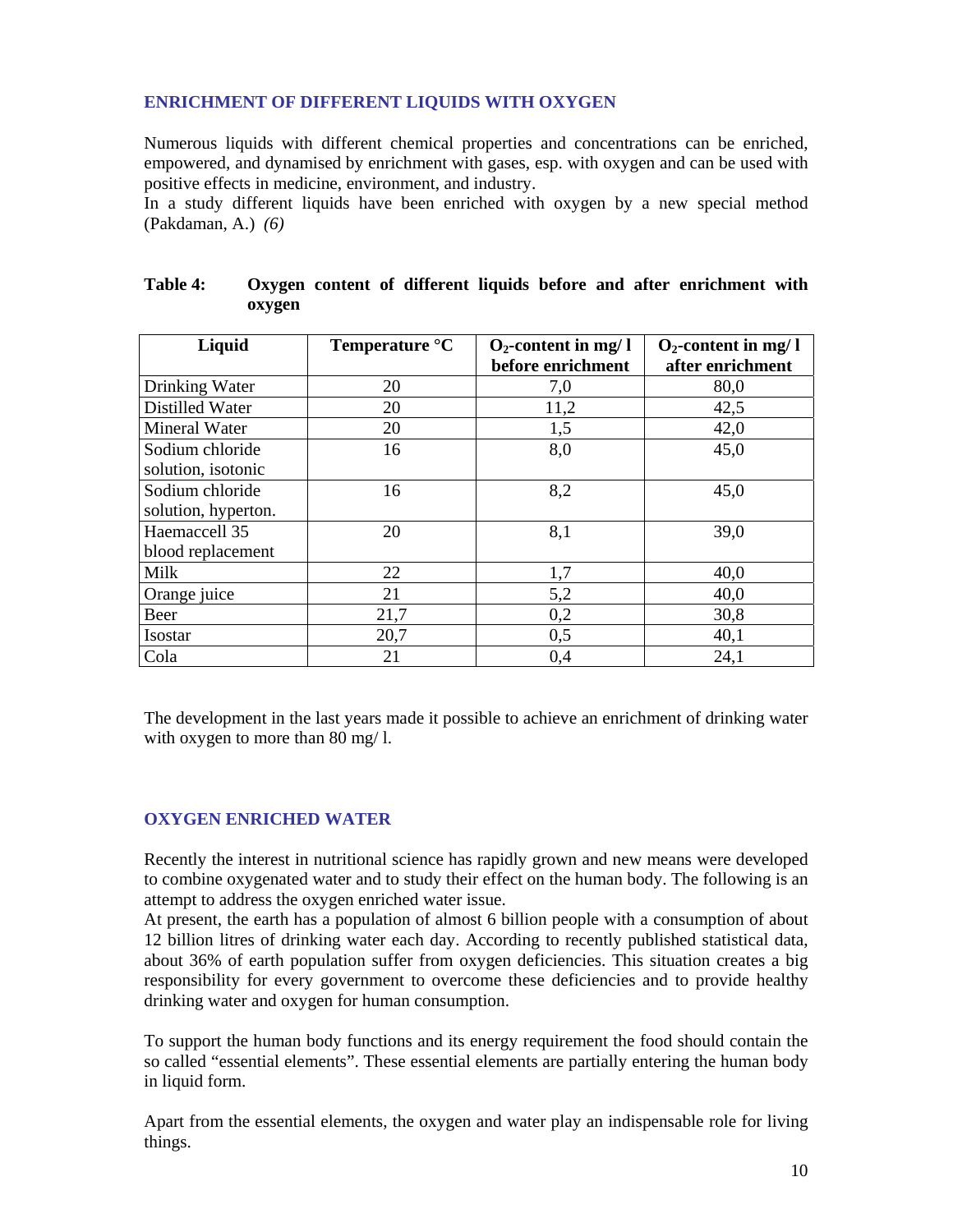The Oral Oxygen Therapy (O.O.T.), as an innovation in medicine and biology, with promising prospects for treating different medical conditions, has been developed for the first time in 1970 by Prof. Dr. A. Pakdaman, M.D. This therapy was introduced in Germany in late 1988.

The oxygen enriched water has been applied in the nutritional, clinical and research medicine, to treat cellular hypoxia. As therapy, the oxygen enriched water was prescribed for people suffering from different diseases, such as migraine, heart arrhythmia, ophtalmological problems and cancer. Also, the therapy was used to improve blood pressure and to stimulate the immune system.

In 1993, the "Manfred Köhnlechner Stiftung", a German Research Foundation, has given its annual reward for the best research in biological and natural medicine in Germany, to Prof. Dr. Pakdaman M.D., for its Oral Oxygen Therapy work.

# **APPLICATIONS**

Oral Oxygen Therapy (OOT) can be applied by itself or in combination of other means under physician supervision. According to research conducted by several scientists, the combined OOT therapy has given the following effects:

- Stimulates and regulates the immune system (Leucocytes, Monocytes, Granulocytes, natural killer cells)
- Increases number of blood cells (erythrocytes, Hct, Hb, Platelets)
- Improves cellular hypoxia and oxygen utilisation disorder
- Converts anaerobic metabolism in cancer cells into aerobic one
- Has antibacterial and antiviral effects specially on anaerobic bacteria
- Addresses Gastrointestinal problems such as: heartburn, gastritis, gastric ulcer, duodenal ulcer, etc.
- Decreases the formation and secretion of acid gastric
- Improves micro circulation specially in the gastric and intestinal mucosa
- Regulates the function of  $H^+/K^+$  AT Pase enzyme (proton pump).+
- Regulates stomach motility
- Activates and regulates the function of Lieberkuhn's and Brunner's glands
- Has cytotoxic effect on heliobacter pylori
- Effects on hypoxia such as asthma, silicosis, T.B., cystic fibrosis, chain smoking
- Prophylaxis and therapy of migraine due to reduction or elimination of cerebral hypoxia
- Increases the oxygen supply for the brain cells in the case of arteriosclerosis and brain tumor *(11)*
- Controls Angina pectoris conditions because of improvement of myocardial hypoxia, prevention of massive necrosis of heart tissues and heart insufficiency
- Acceleration of detoxification process of body because of activation of cytochrome P-450 in the liver
- Hypoventilation due to functional weakness of respiratory tract such as thorax injury, obstructive pulmonary disease or neuromuscular disorder such as poliomyelitis, myopathies and mechanical load to the respiratory systems such as massive obesity, kyphosis, kyphoscoliosos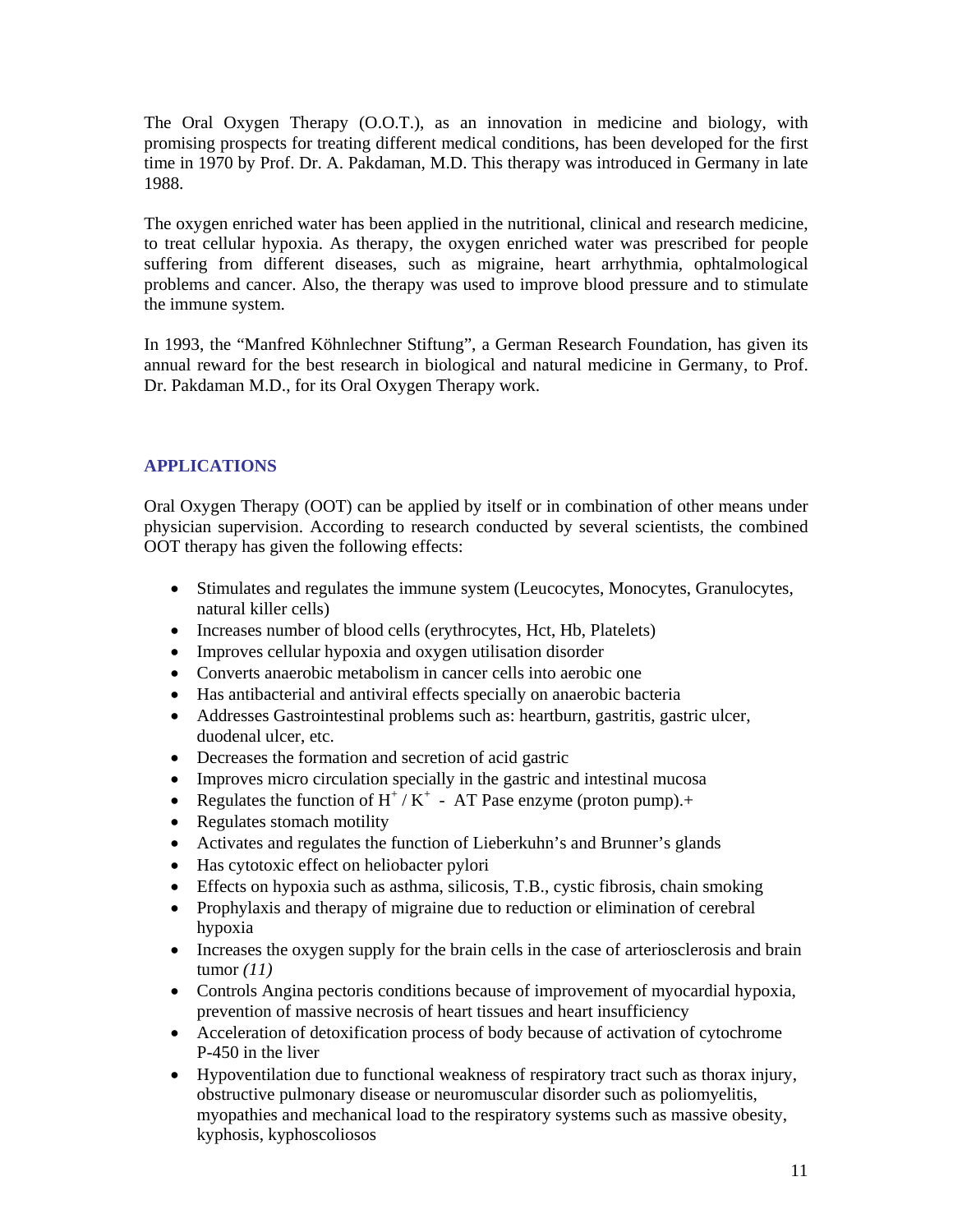- Improves granulation and regeneration of the tissue (wound haling)
- Improves quality of life
- Delays ageing process

This application of OOT is specially in those cases useful, because oxygen will be transported with this method directly into blood circulation by gastrointestinal tract and portal vein.

This method is characterised moreover by the following criteria:

- The water enriched with oxygen is consisting substantially of 2 existential components of nature, namely oxygen and water
- The molecular connection in this combination between oxygen and water is based on ionic binding, i.e. it is physically dissolved oxygen *(7)*
- The absorption organ for this method is not the lung, but the mouth tissue and the gastrointestinal tract
- Approx. 5 minutes after oral treatment with oxygen enriched water an increased  $pO<sub>2</sub>$ value in the blood is observed
- This method can be carried out as additional therapy besides of conventional and other therapy-methods
- There has been no side effects detected up to now
- This method offers a broad spectrum of effects in the range of medicine, biology, nutrition, environment, and industry

# **CELLULAR AND IMMUNOLOGICAL SIGNIFICANCE OF OXYGEN**

Oxygen consumption is a signal of life.

All the biological and bio-energetic processes that take place in a cell are conditioned by the oxygen presence. Without oxygen, i.e. in hypoxic condition, the cell's functions are disturbed and its structure is deteriorated.

The function of immune cells, like phagocytes, is among others depending on oxygen. Phagocytosis, the activity of the phagocytes, as well as the production and consumption of energy in the cell are directly dependent on the oxygen partial pressure.

When oxygen therapy is applied, an improvement of the body defence system is observed, due to the stimulation and stabilisation of the immune system.

Some factors such as: chemotherapy, radiation, post operative syndrome and stress can trigger hypoxia-lack of the oxygen in the cell. This condition will result in energy deficiency in the cell and a disturbed immune system and therefore must be addressed by an adequate therapy.

As a result of the oxygen enrichment process, the energy lever of a fluid is considerably increased, which in terms will allow a more effective source of energy when ingested.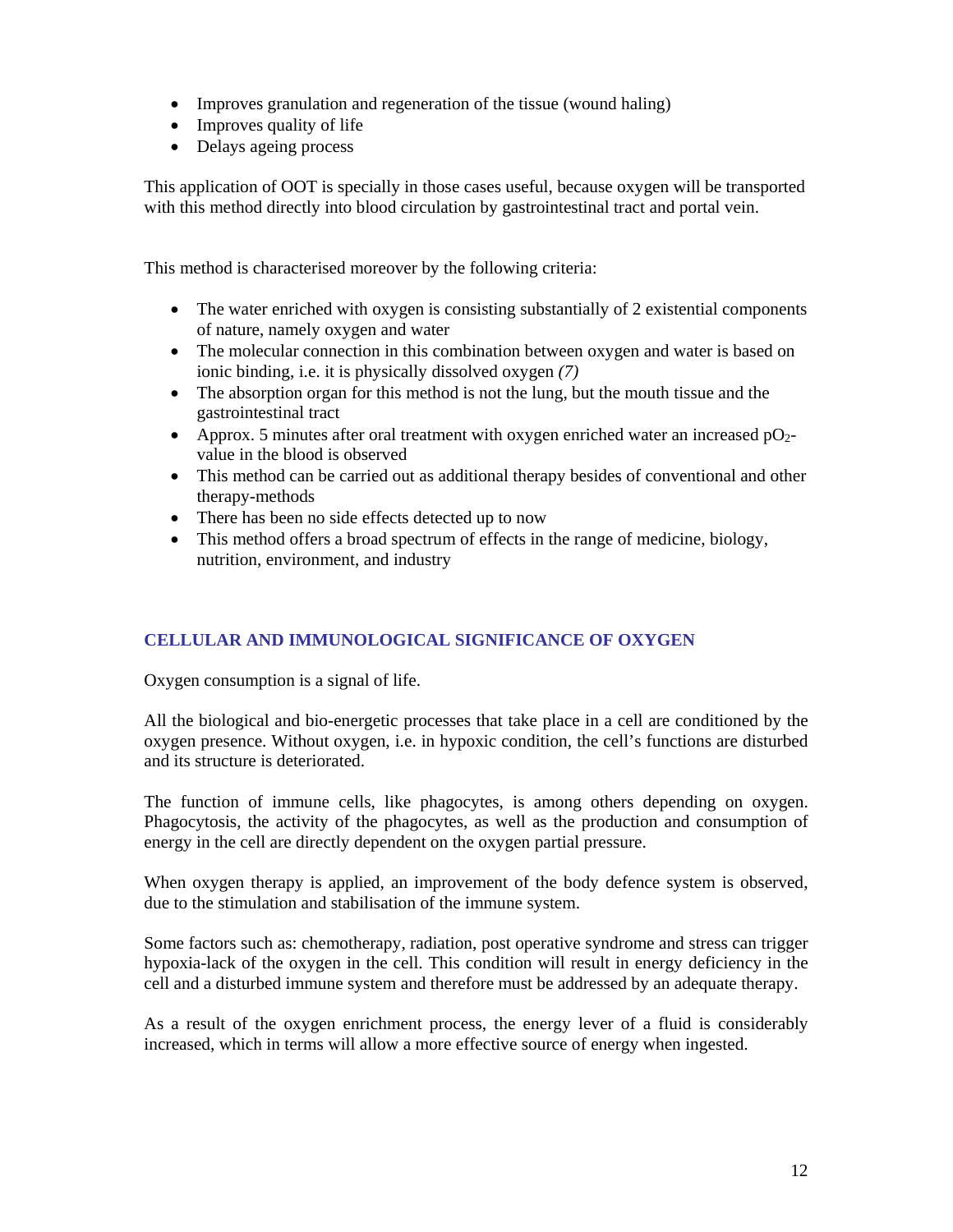#### **ABSORPTION**

Absorption of oxygenated water begins in mouth tissue and along the gastrointestinal tract. By diffusion and osmosis, the oxygen utilising the isotope  $O_2$ <sup>15</sup>, have shown the relationship between the amount of blood received by brain and how effective the oxygen was utilised. This is the result of the active oxygen transport. *(8)*

As a result of the oxygen enrichment process, the energy level of a fluid is considerably increased, which in terms will allow a more effective source of energy when ingested.

About 5 minutes after drinking of oxygen enriched water an increase of the  $pO<sub>2</sub>$  value is observed in venous blood. In contrast to oxygen supply via a mask the effect of oxygen applied as an aqueous solution lasts for several hours. Even after 3 to 4 hours still an elevated oxygen content in the blood is observed.

Resorption of oxygen occurs in following way.

Oxygen enriched water  $\rightarrow$  capillaries of the mucous membranes of mouth and gastrointestinal tract  $\rightarrow$  portal vein  $\rightarrow$  liver circulation  $\rightarrow$  body circulation  $\rightarrow$  increase of pO<sub>2</sub> in the blood  $\rightarrow$ reaching of organ of destination via the haematogenous way

#### **ONCOLOGY**

The effect of Oral Oxygen Therapy (OOT) in the therapy of head and neck carcinomas has been measured by  $pO_2$ -histography. *(1)* 

The measurement of oxygen partial pressure in tissues has been done by Kimo  $pO<sub>2</sub>$ histography equipment. With this method the oxygen partial pressure has been measured with a  $pO_2$  micro sond.

This way, it was possible to measure and register the increase in oxygen concentration in cancer cells after Oral Oxygen Therapy (OOT) according to Pakdaman.

Eble, M.J. et al *(2)* reported the results obtained in 20 patients, who had been treated previously by radiotherapy against lymphogene metastasised mount bottom and pharynx carcinomas.  $pO<sub>2</sub>$ -measurement was carried out before and 5 minutes after treatment with 300 ml oxygenated water (60 mg  $O_2/$  l). A p $O_2$ -increase in the blood could be detected 5 minutes postprandial. After further examinations an increase tumour oxygenation was detected.

It could be demonstrated, that the increase in oxygen concentration in cancer cells made the cells sensitive against chemical therapy and radiation, therefore helping the destruction of cancer cells. *(4)*

In 32 patients with previously treated with surgery, radiation, and/ or chemotherapy were treated with pharmacological doses of sodium selenite as the whole blood selenium level were subnormal in 70 % of patients. In 76 % of patients a definite and in 24 % a slight improvement of the general condition and a decrease of symptoms such as nausea, emesis, headache, vertigo, unsteady gait, speech disorders and Jacksonian seizures were observed. Additional beneficial effects were observed in patients receiving the oxygen therapy. (A. Pakdaman 1998) *(11)*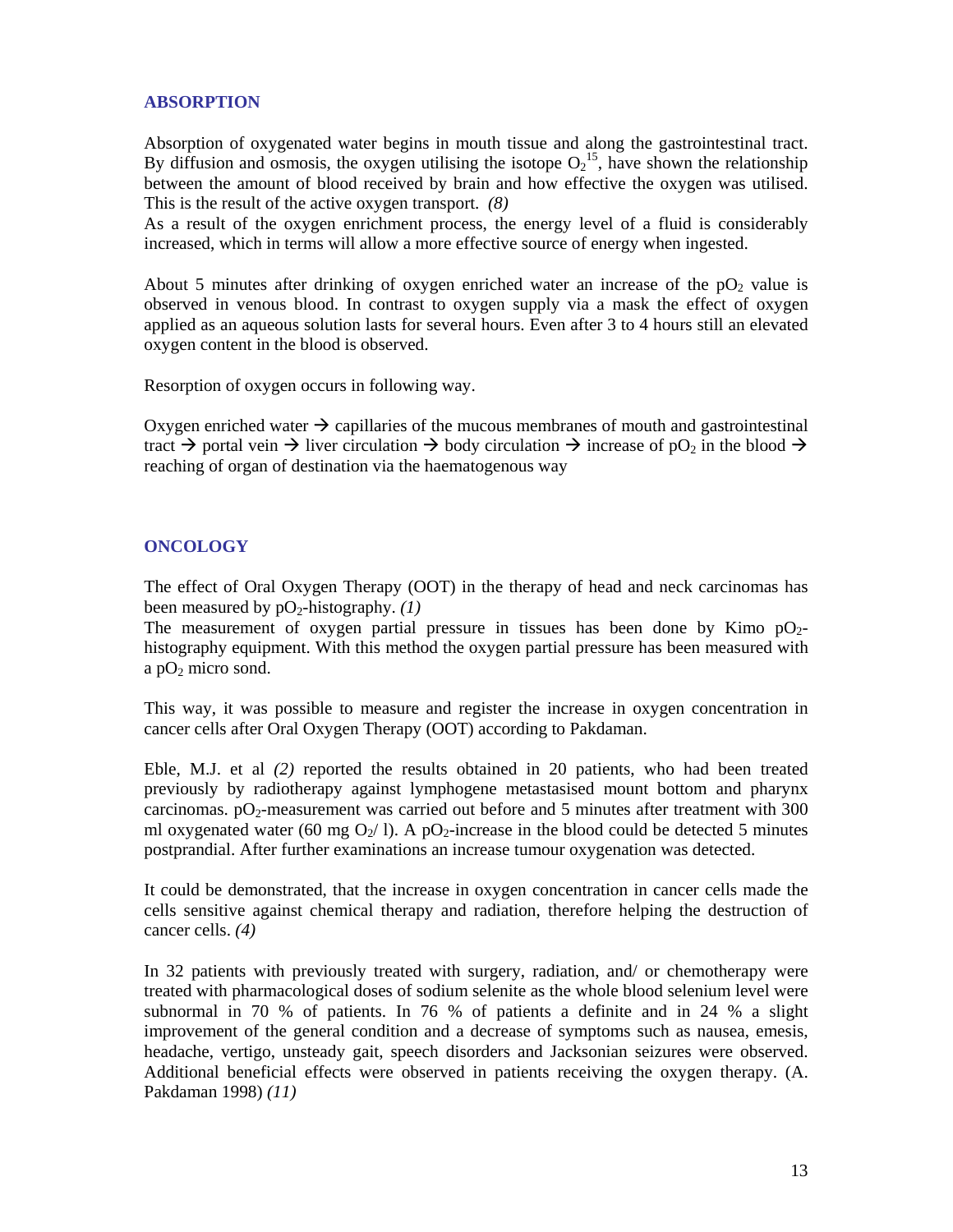Several studies indicating that hypoxia of tumortissue at various malign diseases will have a negative effect on the whole lifecourse of the patient including free of recidivism.

Furthermore tumoroxygenation and revision of anaemia could slow down and even retard tumoragression.

In a study with 182 female patients with mamcarzinon, which has been trated with zytostatica, showed a significant better free of recedivism survival of such woman, which Hb-value was higher than 10 g/ dl, comparing with female patient with Hb-values under this value. (Fortbildung Tumortherapie, Universität Heidelberg 1/2000) *(3)*

Therefore, OOT can play a very important role in any conventional or biological therapy destined to increase oxygen concentration in cancer cells.

#### **HEADACHE**

Headache is a frequent human pain disease. In Germany there are approx. 500 different pharmaceuticals against headache on the medical market. Americans yearly use 15 billion headache pills. For the generation of headaches, including migraine attacks, micro circulation disorder and cerebral hypoxia play decisive roles.

## **CLINICAL DOCUMENTATION**

For a documentary study 12 patients with headache, consisting of 8 woman between 21 and 45 years and 4 men between 32 and 46 years have been examined and treated for approx. 6 weeks by Oral-Oxygen-Therapy (OOT) according to Pakdamen. Patients suffered from headache, migraine-attacks, tension-headache, hypotonia, dysmenorrhoe, orthostasia etc. The daily dose for the Oral-Oxygen-Therapy was 0,33 l water enriched with oxygen 2-3 times a day.

Seven of eight female patients had migraine headache and one had tension headache. Two men of four had migraine and one had tension headache. The fourth had a gliom left temporal.

| <b>Diagnosis</b>  | No. of         | female | male           | <b>Result of Therapy</b> |          |                |                   |
|-------------------|----------------|--------|----------------|--------------------------|----------|----------------|-------------------|
|                   | patients       |        |                |                          | improved |                | slightly improved |
|                   |                |        |                | female                   | male     | female         | male              |
| <b>Migraine</b>   | 9              | ┑      | $\overline{2}$ | 6                        | 2        |                |                   |
| <b>Tension-</b>   | $\overline{2}$ |        |                |                          |          |                |                   |
| headache          |                |        |                |                          |          |                |                   |
| <b>Gliom left</b> |                |        |                |                          |          |                |                   |
| temporal          |                |        |                |                          |          |                |                   |
| <b>Sum</b>        | 12             | 8      | $\overline{4}$ | 6                        | 3        | $\overline{2}$ |                   |

### **Table 5: Results of therapy after Oral-Oxygen-Therapy (OOT) according to Pakdaman of 12 headache patients**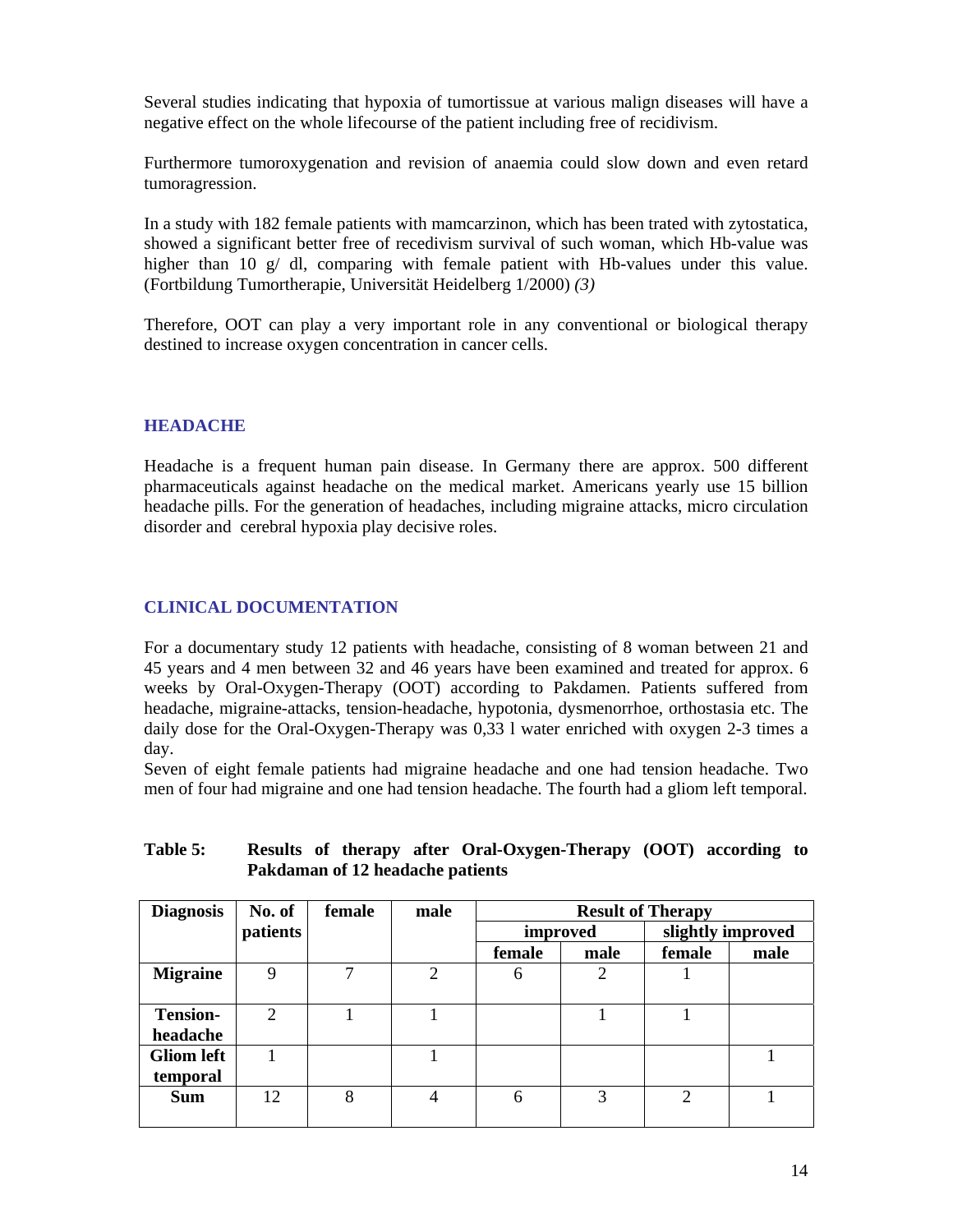# **Fig. 3: Results of therapy after Oral-Oxygen-Therapy (OOT) at 12 headache-patients (n=12), suffering from:**

migraine 9<br>tension-headache 2 tension-headache 2<br>gliom left temporal 1 gliom left temporal 1

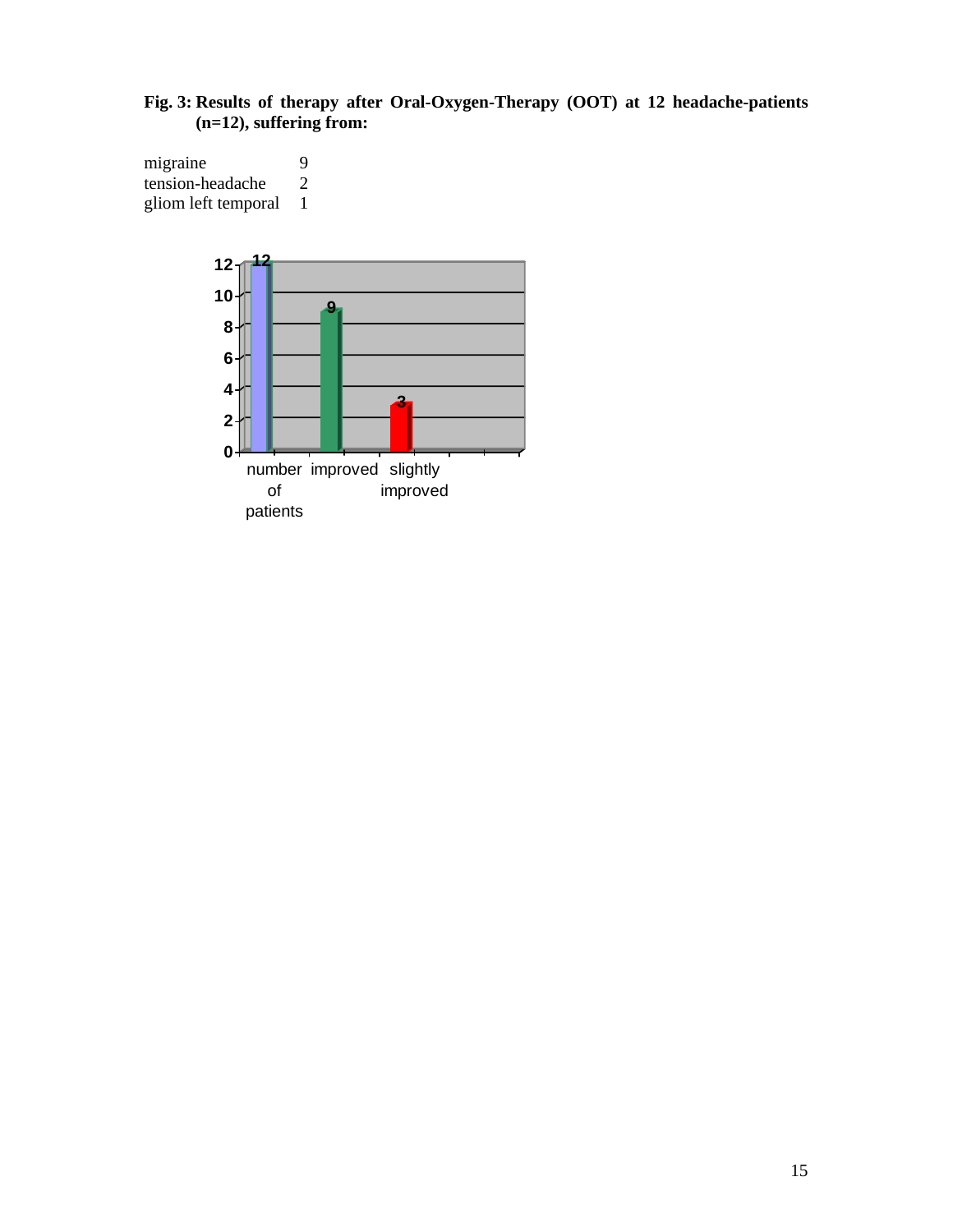#### **EYE DISEASES**

#### **PATIENTS AND METHODS**

In the range of a documentation 6 patients with eye diseases, 3 female patients in the range of 56 and 81 years and 3 male patients in the range of 53 and 76 years has been examined and treated 4 weeks ambulant with Oral  $O_2$ -Therapy (OOT) according to Pakdaman and afterwards their relevant datas has been controlled. As antioxidants and radical captur the patient was treated with vitamin A, E, C and Zinc. Under consideration of the diagnosis basically the relevant diseases was intra-ocular pressure, vissum, faceara and front eye section as well as cornea-alterations.

#### **CASE PRESENTATION**

53-year old patient with sicca-sydrom and gland-papillae has been treated 4 weeks with Oral Oxygen Therapy. After treatment a subjective and objective improvement was documentated.

Computer-perimetry before and after OOT:

#### **Fig. 4: By computer-perimetry evidenced defect before OOT (53-year old Patient)**



**Fig. 5: By computer-perimetry evidenced distincive decreasement of scotom in faceaera after OOT (similar patient)** 



#### **Table 6: Status of the patient before and after OOT**

| <b>Diagnosis</b> | <b>Condition before OOT</b>     | <b>Condition after OOT</b>               |
|------------------|---------------------------------|------------------------------------------|
| Sicca-Syndrom    | Increased intra-ocular pressure | Decreased intra ocular pressure          |
| Gland-papillae   | T right 20 mm Hg                | T right 13 mm Hg                         |
|                  | T left 19 mm Hg                 | $\vert$ T left 13 mm Hg                  |
|                  |                                 | Improvement of Faceaera and visus        |
|                  |                                 | More vital papillae-Stability of psychis |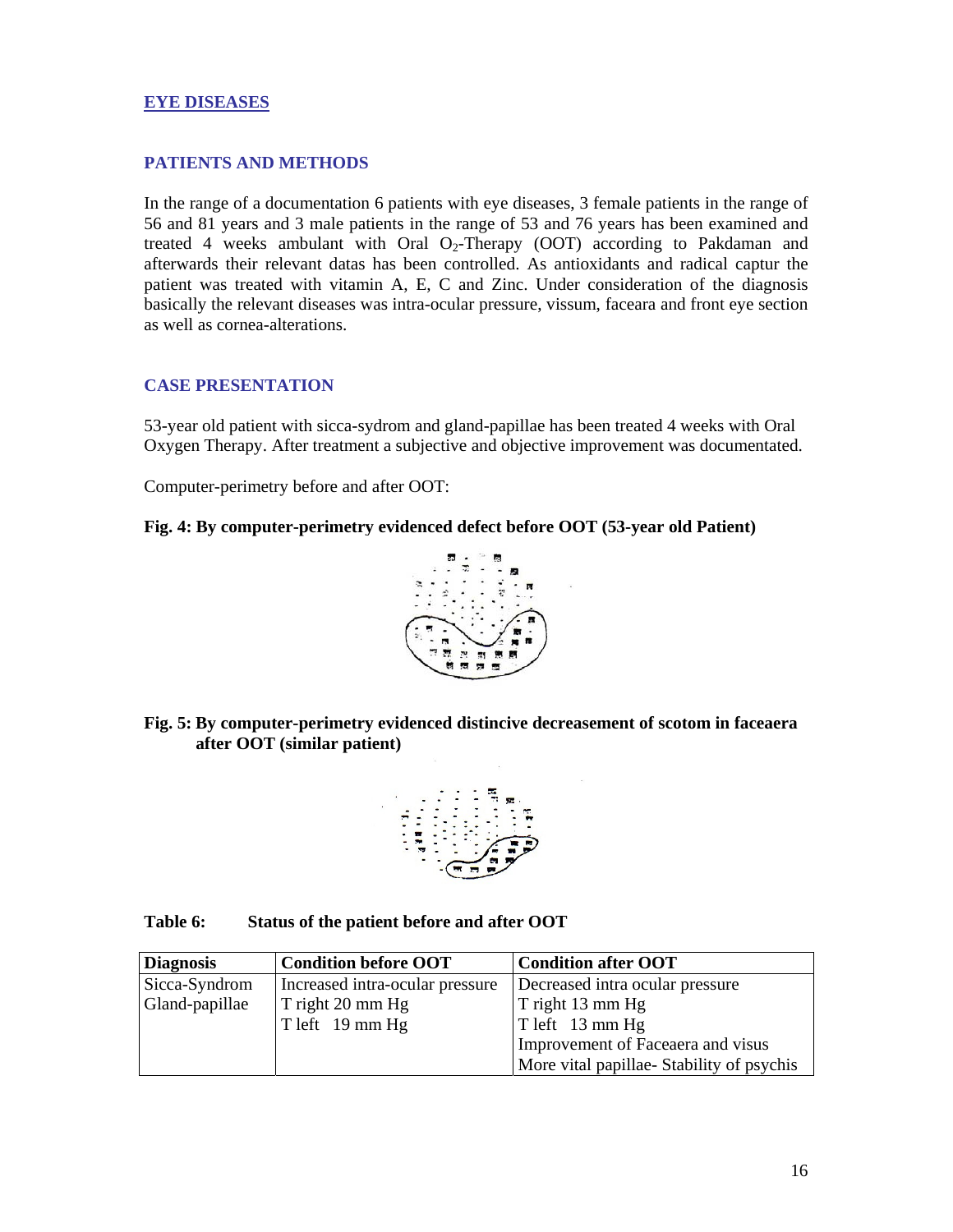# **RESULTS OF ECG BEFORE AND AFTER ORAL OXYGEN THERAPY (OOT) ACCORDING TO A: PAKDAMAN AT PATIENTS WITH CARDIAC ARRHYTHMIA**

In the course of a clinical study 6 patients with heart failure (cardiac arrhythmia), 2 female and 4 male patients in the age between 41 and 70 years have been cardiologically examined and treated with Oral Oxygen Therapy (OOT). *(13)*

After OOT significant improvements could be evidenced and documented.

#### **Table 7: Results of longterm ECG according to Lown classification and different values before and after Oral Oxygen Therapy (OOT) at patients with cardiac arrhythmia.**

| Pat.           | Age | <b>Diagnosis</b>                        | <b>Lown-Changes</b> |            |  |
|----------------|-----|-----------------------------------------|---------------------|------------|--|
|                |     |                                         | before OOT          | after OOT  |  |
|                | 42  | Cardiac arrhythmia, VES, Hypotonia      | Lown IV a           | Lown II    |  |
| $\overline{2}$ | 70  | Cardiac arrhythmia, massive SV-         | Lown III b          | Lown I     |  |
|                |     | Tachycardie, Hypotonia, Vertigo,        | (Bigemia)           |            |  |
|                |     | Osteoporosis of spine                   |                     |            |  |
| 3              | 52  | Cardiac arrhythmia, VES, Hypotonia,     | Single VES          | No VES     |  |
|                |     | heavy headache, Vertigo                 |                     |            |  |
| $\overline{4}$ | 60  | Cardiac arrhythmia, massive VES, status | Lown IV             | Lown III a |  |
|                |     | after. ACVB at 3 vascular, CHD,         |                     |            |  |
|                |     | Hypotonia                               |                     |            |  |
| 5              | 41  | Cardiac arrhythmia, CHD at 3 vascular   | Normal              | Normal     |  |
|                |     | Hypotonia, Angina pectoris              |                     |            |  |
| 6              | 64  | Cardiac arrhythmia, VES, CHD,           | Lown IV a           | Lown III a |  |
|                |     | Hypotonia, LHH, status after ACVB and   |                     |            |  |
|                |     | hip joint operation                     |                     |            |  |

# **Table 8: Results of exercise ECG and different values before and after Oral Oxygen Therapy (OOT) at patients with cardiac arrhythmia**

| Pat. | Age | <b>Diagnosis</b>                        | <b>Exercise ECG</b> |           |
|------|-----|-----------------------------------------|---------------------|-----------|
|      |     |                                         | before OOT          | after OOT |
| 1    | 42  | Cardiac arrhythmia, VES, Hypotonia      | 75 W                | 100 W     |
| 2    | 70  | Cardiac arrhythmia, massive SV-         | 50 W                | 75 W      |
|      |     | Tachycardie, Hypotonia, Vertigo,        |                     |           |
|      |     | Osteoporosis of spine                   |                     |           |
| 3    | 52  | Cardiac arrhythmia, VES, Hypotonia,     | 100 W               | 125 W     |
|      |     | heavy headache, Vertigo                 |                     |           |
| 4    | 60  | Cardiac arrhythmia, massive VES, status | 75 W                | 100 W     |
|      |     | after. ACVB at 3 vascular, CHD,         |                     |           |
|      |     | Hypotonia                               |                     |           |
| 5    | 41  | Cardiac arrhythmia, CHD at 3 vascular   | 100 W               | 150 W     |
|      |     | Hypotonia, Angina pectoris              |                     |           |
| 6    | 64  | Cardiac arrhythmia, VES, Hypotonia,     | 75 W                | 100 W     |
|      |     | LHH, status after ACVB and hip joint    |                     |           |
|      |     | operation                               |                     |           |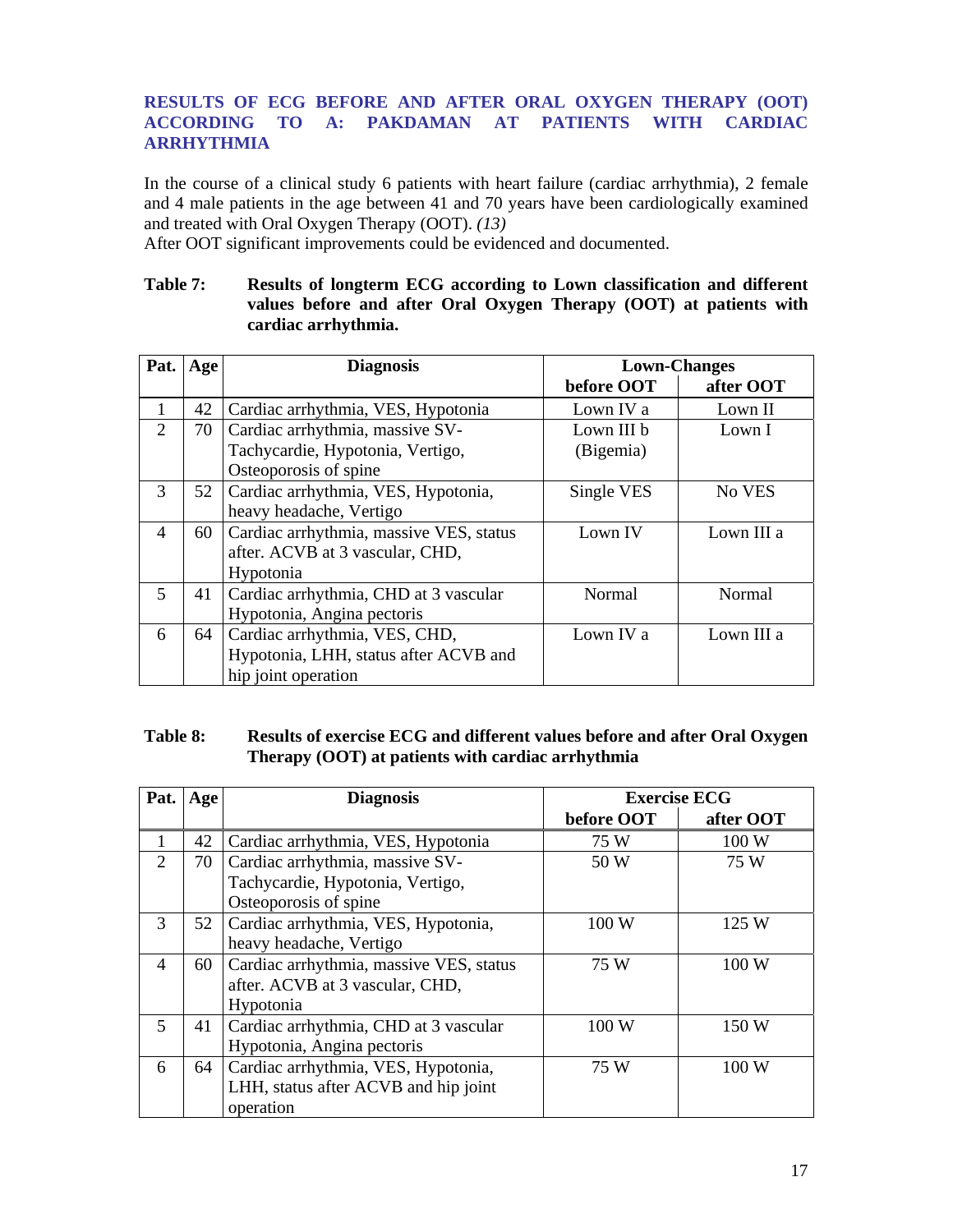

**Fig. 6: Improvement of heartcapacity after treatment with oxygenated water** 

As can be seen in all patients a positive therapy effect can be detected. The patients feel more stabile and more efficient.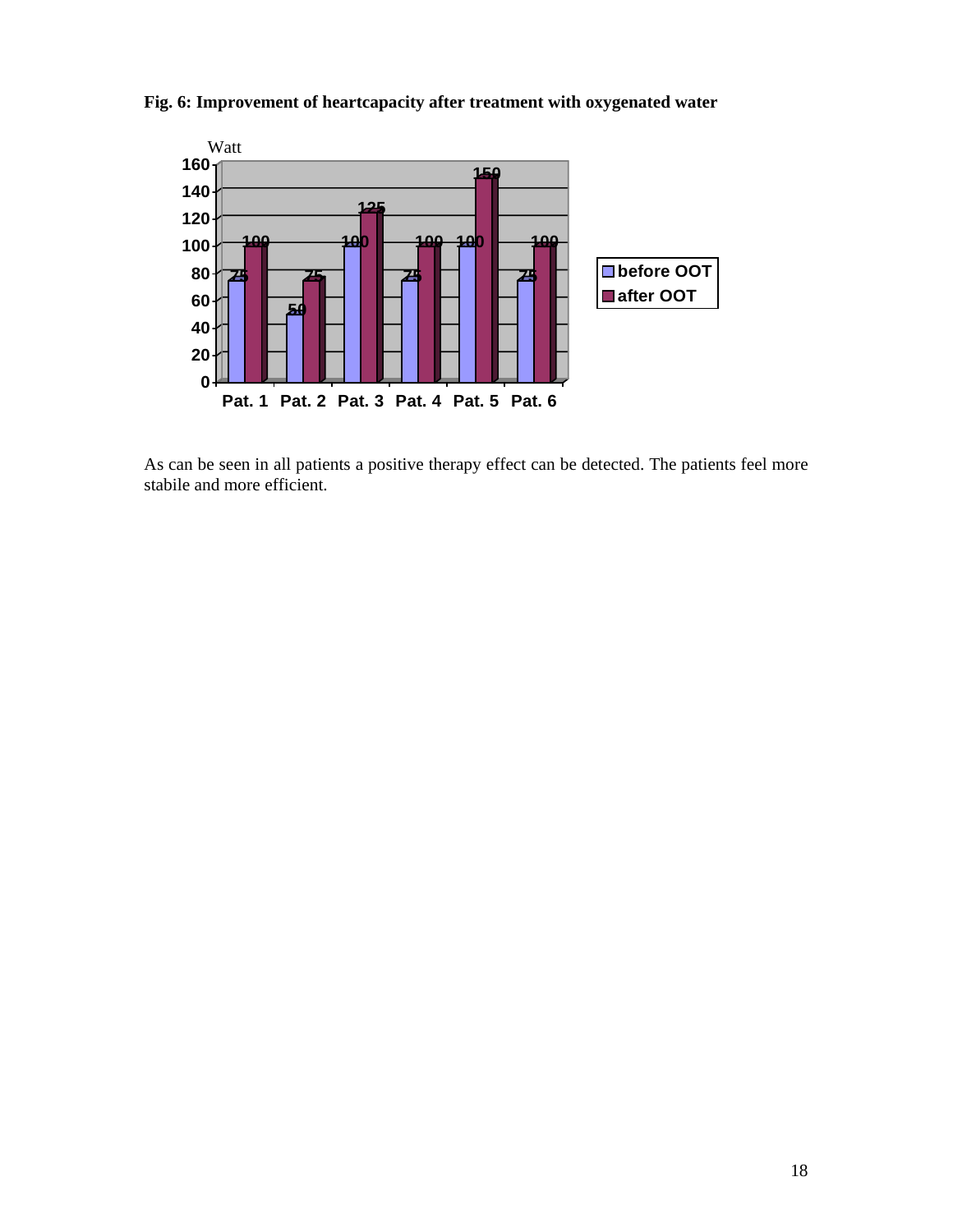# **CONCLUSION**

In the meantime my point of view regarding the oxygen therapy method, which I had developed, has been take up many physicians and scientists in the world interest and had been accepted. Therefore a clinical-scientific cooperation with scientists and scientific institutions in the field of medicine, biology, environment and industry had been developed on this basis.

This initiative and the interest is my best motivation, to undertake new steps regarding the further development and improvement as well as perfection of the technology and finally of the product.

It will be necessary, that based on the actual infrastructure further bricks should be laid and all aspects had to be adjusted. It has to be point out, that under aid of the spiritual/ mind potential of medicine, biology and environment the research regarding relation of more effective, health orientated, future .. and increased therapy methods have to be intensified.

Prof. Dr. A. Pakdaman M.D.